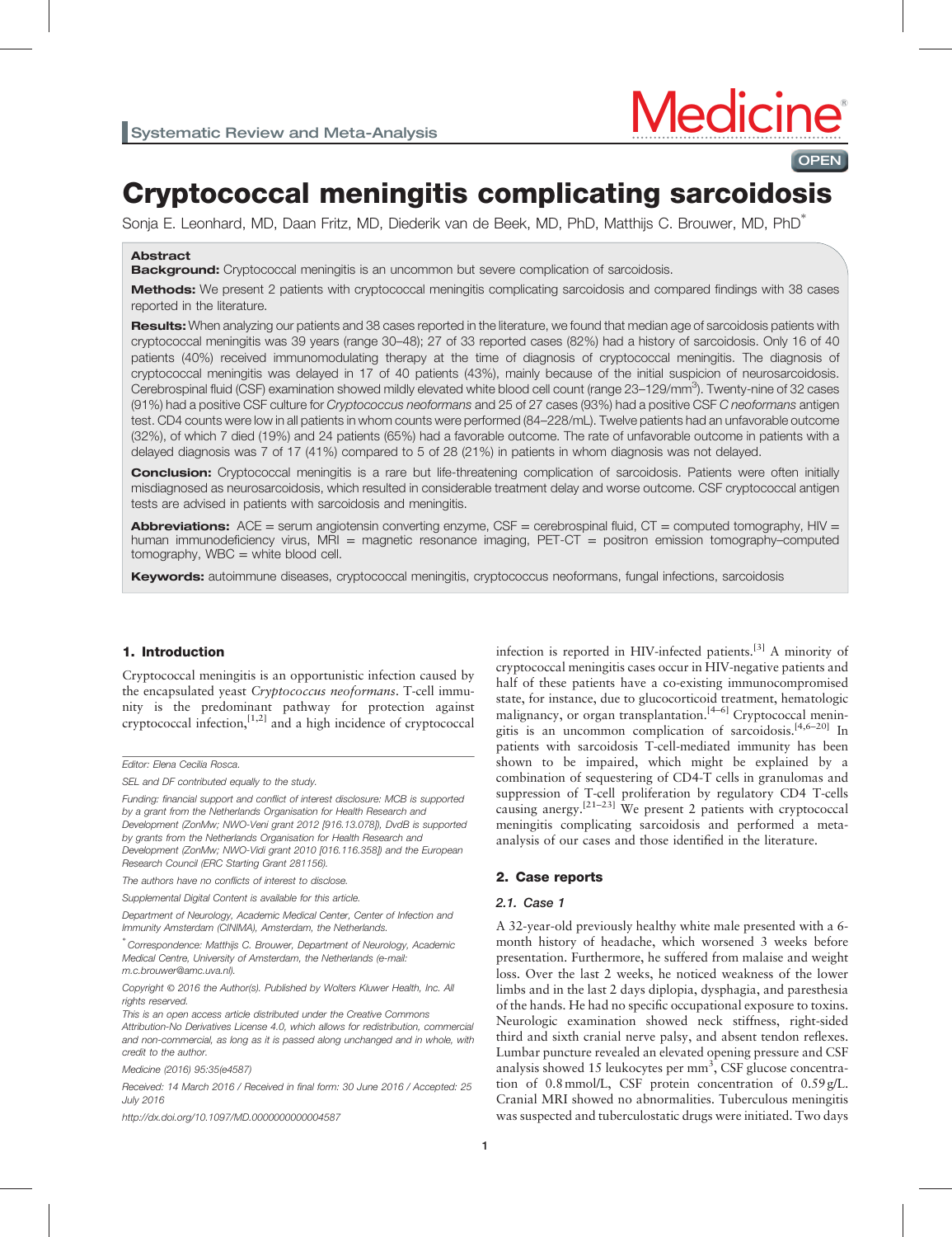after admission the culture and antigen test of the CSF were found positive for C neoformans; HIV serology was negative. The patient was started on amphocytericine B and flucytosine. After 3 days, he developed vision loss and a unilateral fixed pupil, followed by a respiratory arrest. He was intubated and cranial CT was normal. Subsequently, a lumbar puncture was performed showing an opening pressure above 50 cm water. After withdrawal of 80 mL CSF, pupillary reaction and cranial nerve palsies improved, and he was transferred to our tertiary referral center. In our center, an external lumbar drain was placed, which was followed by a sudden decline of consciousness (E3M3Vtube). Cranial CT showed a cerebellar hemorrhage with compression of the fourth ventricle and hydrocephalus (Fig. 1). A permanent external ventricular catheter was placed and his neurological condition improved. Cranial MRI showed leptomeningeal enhancement. FDG PET showed hilar and mediastinal lymphadenopathy ([Fig. 2\)](#page-2-0) and biopsy of a subcarinal lymph node showed granulomatous inflammation consistent with sarcoidosis. Laboratory investigations showed a CD4-count of  $130/\text{mm}^3$ , a CD8-count of 200/mm, and an ACE concentration of 17 U/L (normal 20–70 U/L). The patient was treated with methylprednisolone (1000mg during 3 days) followed by prednisolone (60 mg daily). Amphocytericine B (0.7mg/kg daily) and flucytosine (100mg/kg daily) were continued for 6 weeks after admission, followed by fluconazole (200mg daily). At discharge, the patient had a severely impaired vision, a diffuse mild paresis of the limbs, and ataxia of the lower limbs.

# 2.2. Case 2

A 49-year-old white woman presented with a 1 week-history of headache, nausea, and anorexia. Her medical history revealed pulmonary sarcoidosis, for which she received no medication at presentation. She had no specific occupational exposure to toxins. Neurological examination was normal. Because of severe persistent headache and fever, a lumbar puncture was performed showing an opening pressure of 30 cm water, 117 leukocytes per mm<sup>3</sup>, glucose concentration of 3.3 mmol/L and protein concentration of 0.36 g/L; blood and CSF culture showed C neoformans. HIV-serology was negative and cranial MRI was normal. CD4 count was 200 cells/mm<sup>3</sup> and CD8-count was 290/mm. Amphotericine B and flucytosine were initiated, and a monthly lumbar puncture was performed to monitor the presence of the cryptococcal antigen. She made a full recovery and required no treatment for sarcoidosis as she had few symptoms.

#### 3. Literature review

In a PubMed search using the Mesh terms "Meningitis, Cryptococcal" and "Sarcoidosis," as well as synonyms of these terms (see [Fig. 3\)](#page-3-0) and Embase search using the terms "Sarcoidosis" and "Cryptococcal meningitis," 26 of 176 identified articles met our inclusion criteria ([Fig. 3](#page-3-0) and Supplementary Table 1, [http://links.lww.com/MD/](http://links.lww.com/MD/B240)  $B240$ ).<sup>[4,7–14,16–20,23–34]</sup> Cases were excluded if they had a positive HIV status or immunocompromised status of other cause. Patients treated for sarcoidosis with immunomodulating therapy were included. Articles with neither access to the abstract or full text were excluded. Studies written in English, German, French, and Dutch were included. In a meta-analysis of clinical data, we systematically scored baseline and presenting characteristics, clinical course, and outcome. Outcome was categorized in "favorable" (e.g., no or mild functional disability or complaints) and "unfavorable" (e.g., moderate to severe functional disability or complaints and death). The 2 patients described in the case reports have given informed consent. Because this article includes only case reports, approval from our ethics committee was not necessary. All studies were single case reports, except for 1 study reporting 13 cases. Studies were performed in Europe (12), the USA (9), Canada (1), Iran (1), Australia (1), Japan (1), and South Africa (1).

Combining these data with our 2 patients, we found that the median age of cryptococcal meningitis patients with sarcoidosis was 39 years (range 30–48) and 28 of 38 cases (74%) in whom sex was reported were male (see [Table 1\)](#page-4-0). Twenty-seven of 33 cases (82%) had a medical history of sarcoidosis before presenting with symptoms of cryptococcal meningitis. In the remaining 6 cases, sarcoidosis and cryptococcal meningitis were diagnosed simultaneously. In 16 of 40 patients (40%) immunomodulating therapy at the time of diagnosis was reported, consisting of prednisolone in 15 cases, hydrocortisone in 1 case, methotrexate in 1 case, and cyclophosphamide in 1 case. None of the patients using prednisolone were using dosages exceeding 50mg daily, and the mean dosage was 20mg per day. Frequently



Figure 1. Cranial CT of case 1 showing cerebellar hemorrhage (A) and hydrocephalus (B). CT = computed tomography.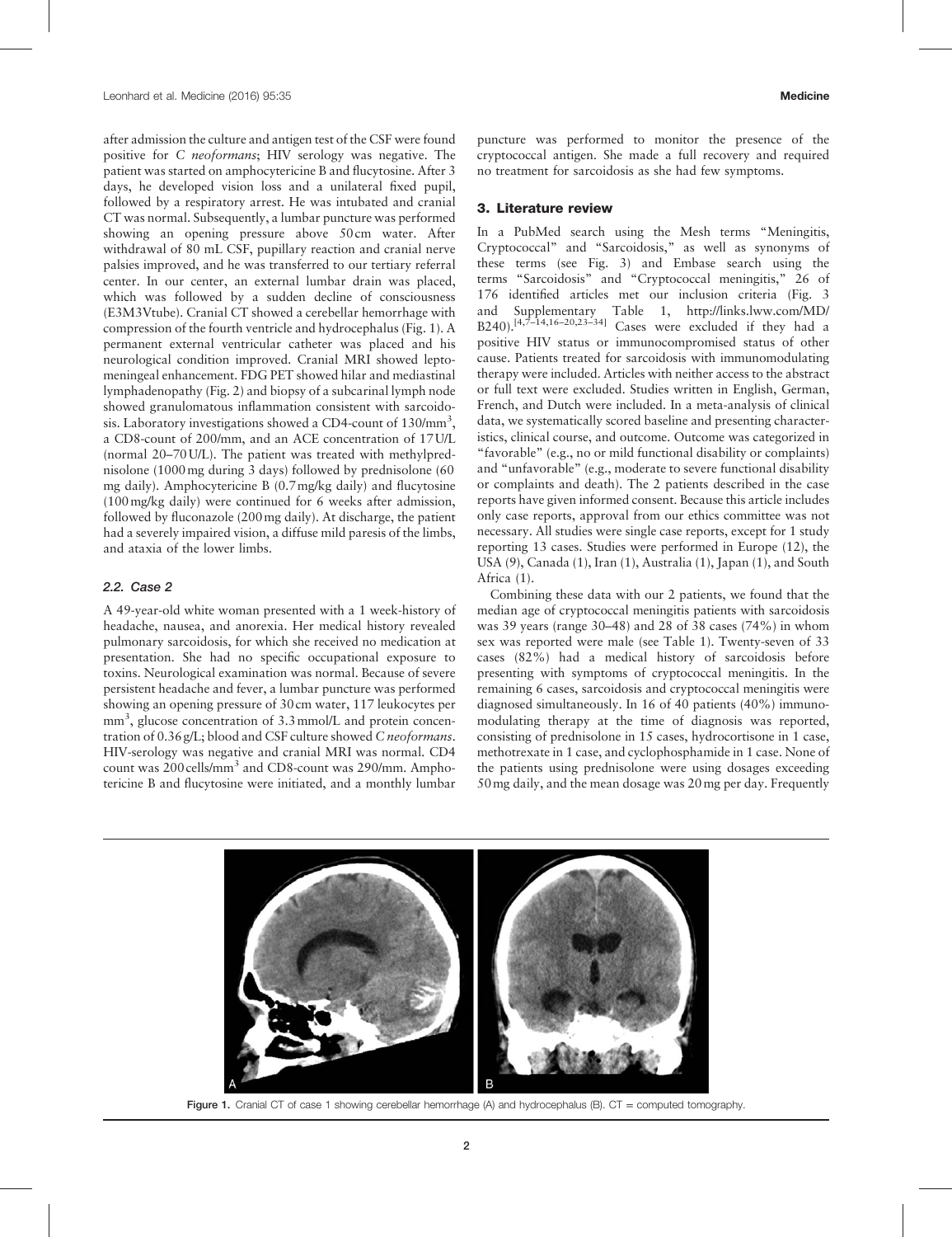<span id="page-2-0"></span>

Figure 2. PET-CT scan of case 1 showing hilair and mediastinal lymphadenopathy. PET-CT = Positron emission tomography–computed tomography.

involved organs in sarcoidosis were the lungs in 31 of 38 cases (82%), the skin in 5 cases (13%) and the central nervous system in 5 cases (13%).

Presenting features were reported in 35 cases and included headache in 16 cases (46%), fever in 22 cases (63%), neck stiffness in 20 cases (57%), and altered consciousness in 12 cases (34%). Other frequently reported features were weight loss and nausea in 9 cases (26%), focal neurologic deficits in 8 cases (23%), and fatigue in 7 cases (20%).

White blood cell count (WBC) in the CSF was reported in 12 cases and showed a median of 63 cells per  $mm<sup>3</sup>$  (range 23–129), CSF protein level was reported in 14 cases and showed a median of 1.5 g/L (range 0.6–3.1), and the median glucose level was 2.2mmol/L (range 1.3–2.8, reported in 10 cases). Lumbar puncture opening pressure was reported in 8 cases and was raised in 7 of them (88%).

Twenty-nine of 32 cases with available CSF culture results were positive for C neoformans (91%), 25 of 27 cases had a positive C neoformans antigen test (93%), and India ink staining of the CSF was positive for C neoformans in 14 of 23 reported cases (61%). In 1 case both antigen and culture were negative for C neoformans and India ink staining was the only positive test. In all cases with available test results, 1 of the 3 tests (antigen, culture, or India ink staining) was positive for C neoformans. In 5 patients culture or antigen of C neoformans was only positive in a repeated sample, or became positive after  $>1$  week.

Results of blood culture of C neoformans were reported in 8 cases and positive in 4 (50%) and serum antigen was reported in 20 and positive in 15 cases (75%). In 5 cases antigen for C neoformans was negative in the serum and positive in the cerebral spinal fluid (CSF). In 20 cases, the CD4 count was reported and showed a median of  $137/\text{mm}^3$  (range 84-228). 13 of these patients (65%) had a CD4 count below 200/mm<sup>3</sup>.

Cranial magnetic resonance imaging (MRI) was reported in 13 cases and showed meningeal enhancement in 5 cases (33%), focal abnormalities in 6 cases (33%)—consisting of ring-enhancing nodules or masses in 4 and parenchymal lesions or masses not further specified in 2 cases—hydrocephalus in 3 cases (23%), and no abnormalities in 6 cases (46%). Cranial computed tomography (CT) was reported in 11 cases and abnormalities consisted of cortical inflammation typical for neurosarcoidosis in 1 case (9%), a calcified lesion in the cerebellum in 1 case (9%), hydrocephalus in 2 cases (8%), and in 8 cases (73%) no abnormalities were reported.

Pulmonary or lymph node sarcoidosis was detected by chest x-ray (22 of 26 [85%]), chest CT (8 of 9 [89%]) or positron emission tomography (PET)-CT (1 of 2). Sarcoidosis was histopathologically confirmed in 15 of 18 cases (83%) during life and in 3 cases at autopsy.

The diagnosis of cryptococcal meningitis was not recognized at initial presentation in 17 of 40 cases (43%). Initial diagnoses in these cases consisted of neurosarcoidosis  $(n=7)$ , side effects of steroids  $(n=1)$ , migraine  $(n=1)$ , ocular toxoplasmosis  $(n=1)$ , tuberculous meningitis  $(n=1)$ , cerebellar metastasis  $(n=1)$ , and an undefined psychiatric diagnosis  $(n=1)$ . Three cases were diagnosed after >2 weeks after presentation, and in 1 case a definite diagnosis could only be made during autopsy.

In 36 cases treatment measures were reported, which consisted of amphotericin in 31 cases (86%), flucytosine in 23 cases (64%), and fluconazole in 21 cases (58%). Fifteen cases were treated with amphotericin and flucytosine as induction therapy in the acute phase and received fluconazole as consolidation therapy. Of the 16 cases receiving immunomodulating therapy at presentation, prednisolone was discontinued in 2 cases (13%), tapered in 2 cases (13%), and continued in 1 case (6%), and in the remaining cases treatment for sarcoidosis was not reported. Five cases developed hydrocephalus of which 3 required a ventricular drain.

Seven of 40 patients (18%) died due to cryptococcal meningitis. Four of these cases received adequate antifungal treatment, in 1 case the diagnosis was made post-mortem, 1 case died due to a subsequent Staphylococcus aureus infection, and 1 case was reported in 1957, prior to availability of adequate antifungal treatment.[7,18] Outcome could be classified as favorable (complete recovery or mild functional disability or complaints) or unfavorable (deceased or sequelae) in 27 patients. Twenty-four patients (65%) had a favorable outcome and 12 patients (32%) had an unfavorable outcome. Unfavorable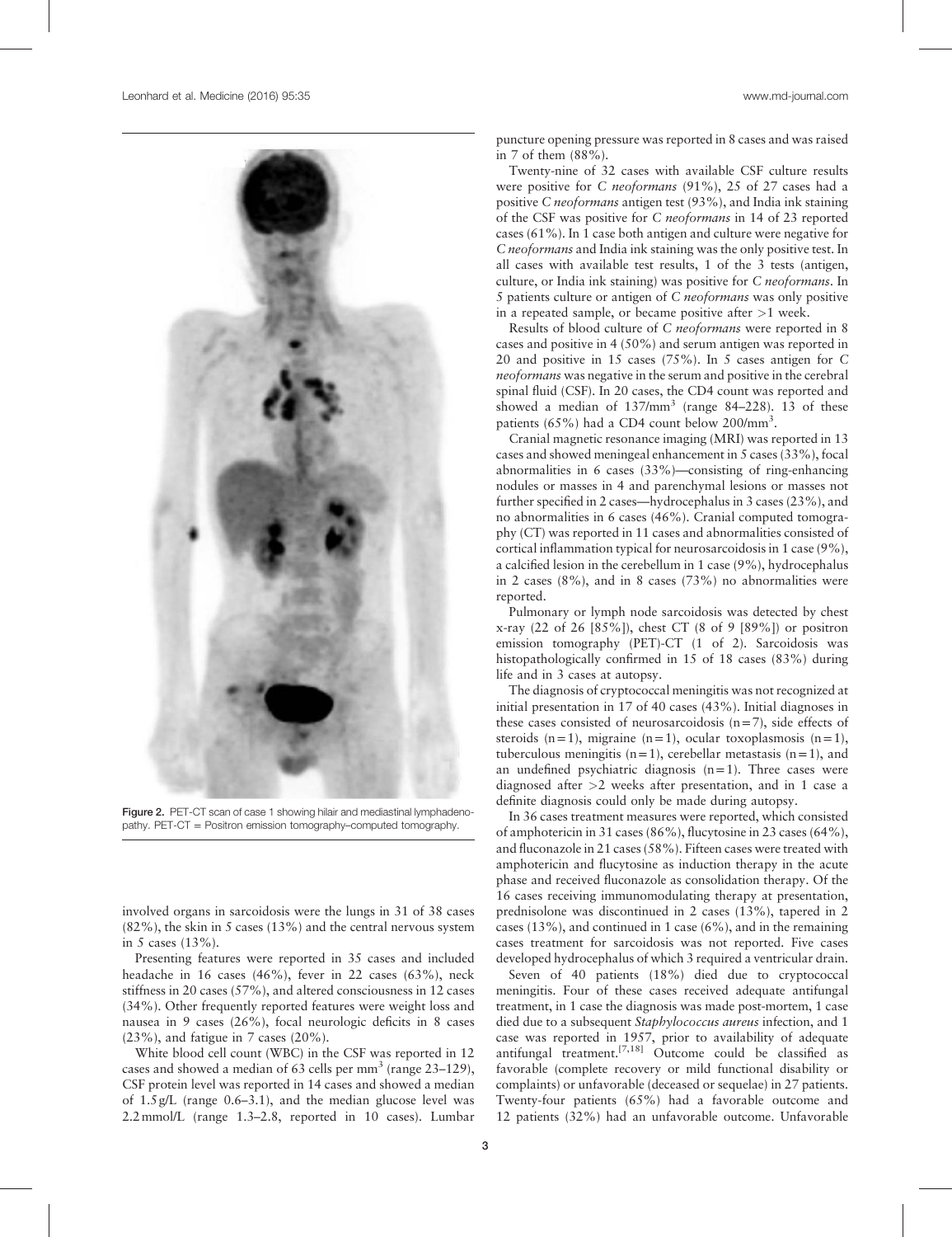<span id="page-3-0"></span>

outcome occurred in 7 of the 17 patients (41%) in whom the diagnosis of cryptococcal meningitis was missed, versus 5 of 23 (21%) in whom the diagnosis was made shortly after admission (Fisher's exact test  $P=0.29$ ).

# 4. Discussion

Cryptococcal meningitis is a rare complication of sarcoidosis. We found that 18% of reported cases die as a consequence of the disease and in 43% of cases the diagnosis was delayed. It is important to recognize cryptococcal meningitis in sarcoidosis patients in an early stage of disease so adequate treatment can be started.

Diagnosis of cryptococcal meningitis complicating sarcoidosis is often difficult, as clinical and diagnostic features can be nonspecific. In 18% of cases, cryptococcal meningitis was the initial presentation of sarcoidosis. India ink staining of the CSF was negative in 39% of patients, C neoformans serum antigen was negative in 25% of cases, and in 5 patients culture or antigen of C neoformans in the CSF was positive only in a repeated sample, or became positive after >1 week. This often resulted in initial misdiagnosis and delay of treatment.

As demonstrated in our first case, differentiation between cryptococcal meningitis and neurosarcoidosis can be challenging as both diseases can present simultaneously. They both often present with symptoms of chronic meningitis and can be complicated by hydrocephalus.<sup>[35,36]</sup> CSF abnormalities can be similar, with a mild pleiocytosis and elevated protein.<sup>[36-38]</sup> We also found that in patients previously diagnosed with neurosarcoidosis, symptoms of cryptococcal meningitis were mistakenly attributed to a relapse of neurosarcoidosis. Presenting symptoms of fever and neck stiffness were more common in cases with cryptococcal meningitis than in reported neurosarcoidosis cases in literature, and focal neurological deficits are more frequently reported in neurosarcoidosis.[39,40] Clinical characteristics and findings on physical examination such as the absence of fever or neck stiffness, however, do not exclude cryptococcal meningitis, and CSF culture or antigen of C *neoformans* remains the only decisive differentiation between the 2 diseases. Repeated CSF analysis may be needed to confirm the diagnosis of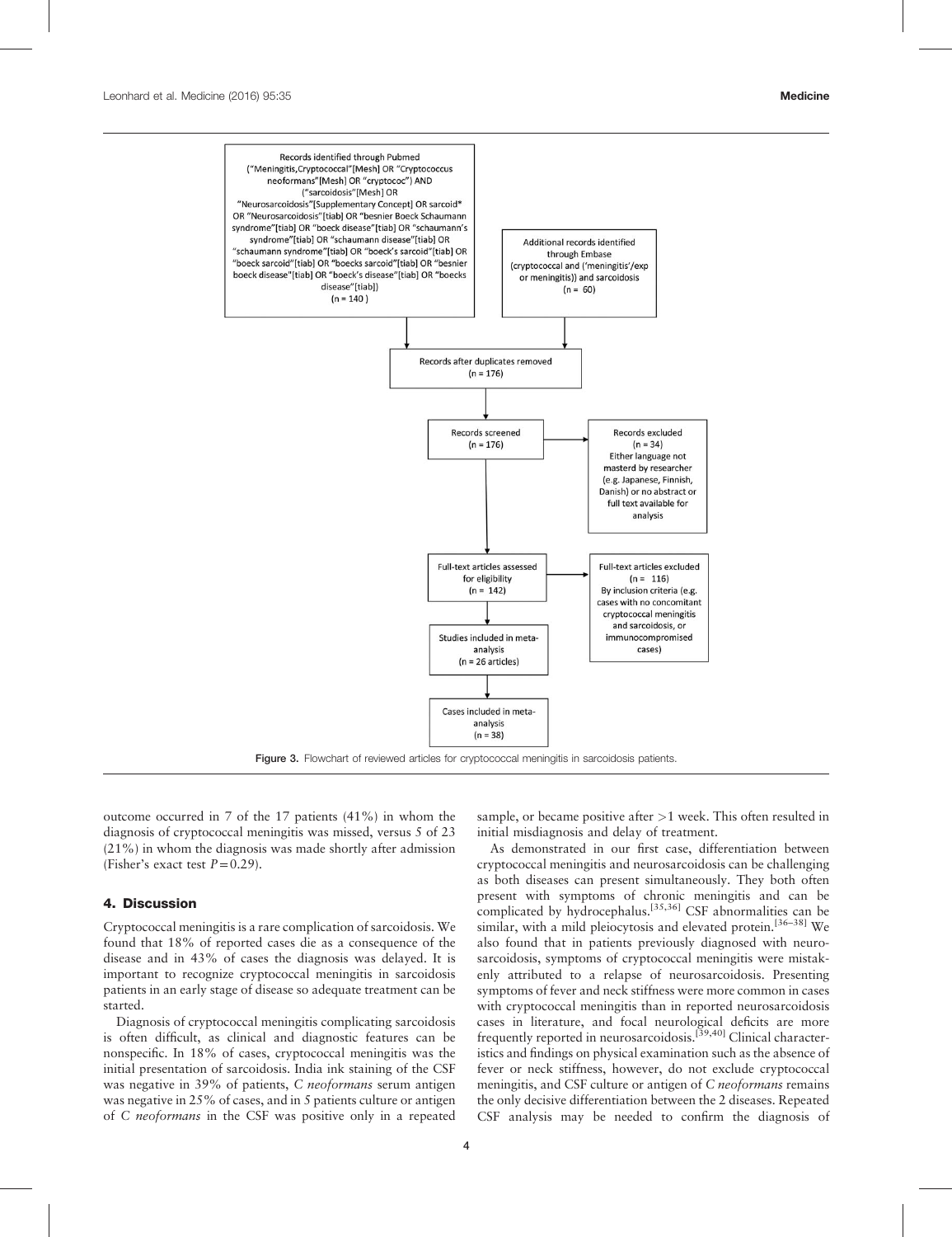<span id="page-4-0"></span>Table 1

Presenting features, ancillary investigations, and clinical course in both our patients and patients described in the literature.

| <b>Characteristic</b>                                 | $n/N$ (%)   | <b>Characteristic</b>                | $n/N$ (%)    |
|-------------------------------------------------------|-------------|--------------------------------------|--------------|
| Age <sup>*</sup>                                      | 39 (30-48)  | Laboratory investigations            |              |
| Male sex                                              | 28/38 (74%) | <b>Blood tests</b>                   |              |
| History of sarcoidosis at presentation                | 27/33 (82%) | CD4-count (cells/mm $3$ <sup>#</sup> | 137 (84-228) |
| Affected organ in sarcoidosis                         |             | Positive culture C neoformans        | 4/8 (50%)    |
| Lung                                                  | 31/38 (82%) | Positive antigen C neoformans        | 15/20 (75%)  |
| Skin                                                  | 5/38 (13%)  | Cerebral spinal fluid (CSF)          |              |
| Neuronal tissue                                       | 5/38 (13%)  | Positive culture C neoformans        | 29/32 (91%)  |
| Eye                                                   | 4/38 (11%)  | Positive antigen C neoformans        | 25/27 (93%)  |
| Liver                                                 | 5/38 (13%)  | Positive India Ink staining          | 14/23 (61%)  |
| Joints                                                | 3/38(8%)    | Cranial MRI                          |              |
| Parotitis                                             | 4/38 (11%)  | Meningeal enhancement                | 7/17 (41%)   |
| Heart                                                 | 2/38(5%)    | Focal abnormalities <sup>§</sup>     | 6/17 (35%)   |
| Kidney                                                | 3/38(5%)    | No abnormalities                     | 6/17(35%)    |
| Immunomodulating medication                           | 16/40 (40%) | Treatment                            |              |
| Presenting features                                   |             | Amphotericin                         | 31/36 (86%)  |
| Fever                                                 | 22/35 (63%) | Flucytosine                          | 23/36 (64%)  |
| Neck stiffness                                        | 20/35 (57%) | Fluconazole                          | 21/36 (58%)  |
| Headache                                              | 16/35 (46%) | Otherll                              | 1/36(3%)     |
| Altered mental status                                 | 12/35 (34%) | Diagnostic delay                     | 17/40 (43%)  |
| Weight loss                                           | 9/35(26%)   | Misdiagnosed neurosarcoidosis        | 7/17 (41%)   |
| Nausea                                                | 9/35(26%)   | Outcome                              |              |
| Focal neurological deficits <sup><math>†</math></sup> | 8/35 (23%)  | Favorable                            | 24/37 (65%)  |
| Fatigue and general malaise                           | 7/35 (20%)  | Unfavorable                          | 12/37 (32%)  |
|                                                       |             | Death                                | 7/37 (19%)   |

Data are number/number assessed (%) and median (25th-75th percentile).

Reported in 38 cases.

 $\dagger$  Cranial nerve palsy (n=4), ataxia (n=1), and vision loss (n=1).

‡ Reported in 20 cases.

 $\frac{8}{3}$  Parenchymal lesions or mass not otherwise specified (n = 2), ring-enhancing lesions (n = 4).

 $\parallel$  Polymyxin B sulfate and nystatine (n=1).

cryptococcal meningitis and when clinical suspicion is high, treatment for cryptococcal meningitis should be considered pending microbiological examination.

Only 40% of patients were using immunomodulating drugs at presentation, suggesting that sarcoidosis is a risk factor for contracting cryptococcal meningitis independent of the use of these drugs. CD4 T-cell counts were low, ranging from 84 to 228/ mm<sup>3</sup>, which is the most likely cause of developing cryptococcal meningitis. CD4 lymfocytopenia is relatively common in sarcoidosis patients, but only a small percentage of these patients have a CD4 count  $\langle 200/\text{mm}^3,$  which is reported to correlate with disease severity and not with immunomodulation therapy.<sup>[\[41\]](#page-5-0)</sup> Especially in sarcoidosis patients with severe disease, control of CD4 count in sarcoidosis patients should be considered to identify patients at risk for opportunistic infections such as cryptococcal meningitis. Prophylactic antibiotic treatment in patients with CD4 lymphocytopenia should be considered until CD4 counts are back to normal.

This study has several limitations. Most notably we are limited by publication bias of cases with cryptococcal meningitis in sarcoidosis patients, as for example uncomplicated cases or cases with good outcome may have been underreported. Furthermore, we are limited in our analysis by missing data of the reported cases and heterogeneous diagnostic evaluation, year of publication, and treatment. This caused a suboptimal comparison of cases. Importantly, the presented outcome could have been influenced by cases reported before availability of adequate diagnostic modalities and antifungal medication. However, these limitations could not be overcome, as they are inherent to the study design. To overcome the problem of missing data, we gave

an overall of n of  $N$  (%) in presenting our results. A better overview of clinical features and course of cryptococcal meningitis in sarcoidosis would require a prospective protocolled analysis of a large cohort of patients. The low incidence of this rare complication, however, hinders the feasibility of such an approach.

We conclude that cryptococcal meningitis is a rare complication of sarcoidosis associated with CD4 lymphocytopenia, which is often delayed or missed. Many patients were initially misdiagnosed as neurosarcoidosis, which caused considerable treatment delay. Therefore, CSF antigen testing for C neoformans is indicated in patients with sarcoidosis presenting with signs of (sub)acute meningitis.

#### **References**

- [1] Aguirre K, Havell EA, Gibson GW, et al. Role of tumor necrosis factor and gamma interferon in acquired resistance to Cryptococcus neoformans in the central nervous system of mice. Infect Immun 1995;63:1725–31.
- [2] Lortholary O, Fontanet A, Memain N, et al. Incidence and risk factors of immune reconstitution inflammatory syndrome complicating HIVassociated cryptococcosis in France. AIDS 2005;19:1043–9.
- [3] Park BJ, Wannemuehler KA, Marston BJ, et al. Estimation of the current global burden of cryptococcal meningitis among persons living with HIV/AIDS. AIDS 2009;23:525–30.
- [4] Bernard C, Maucort-Boulch D, Varron L, et al. Cryptococcosis in sarcoidosis: cryptOsarc, a comparative study of 18 cases. QJM 2013; 106:523–39.
- [5] Pappas PG, Perfect JR, Cloud GA, et al. Cryptococcosis in human immunodeficiency virus-negative patients in the era of effective azole therapy. Clin Infect Dis 2001;33:690–9.